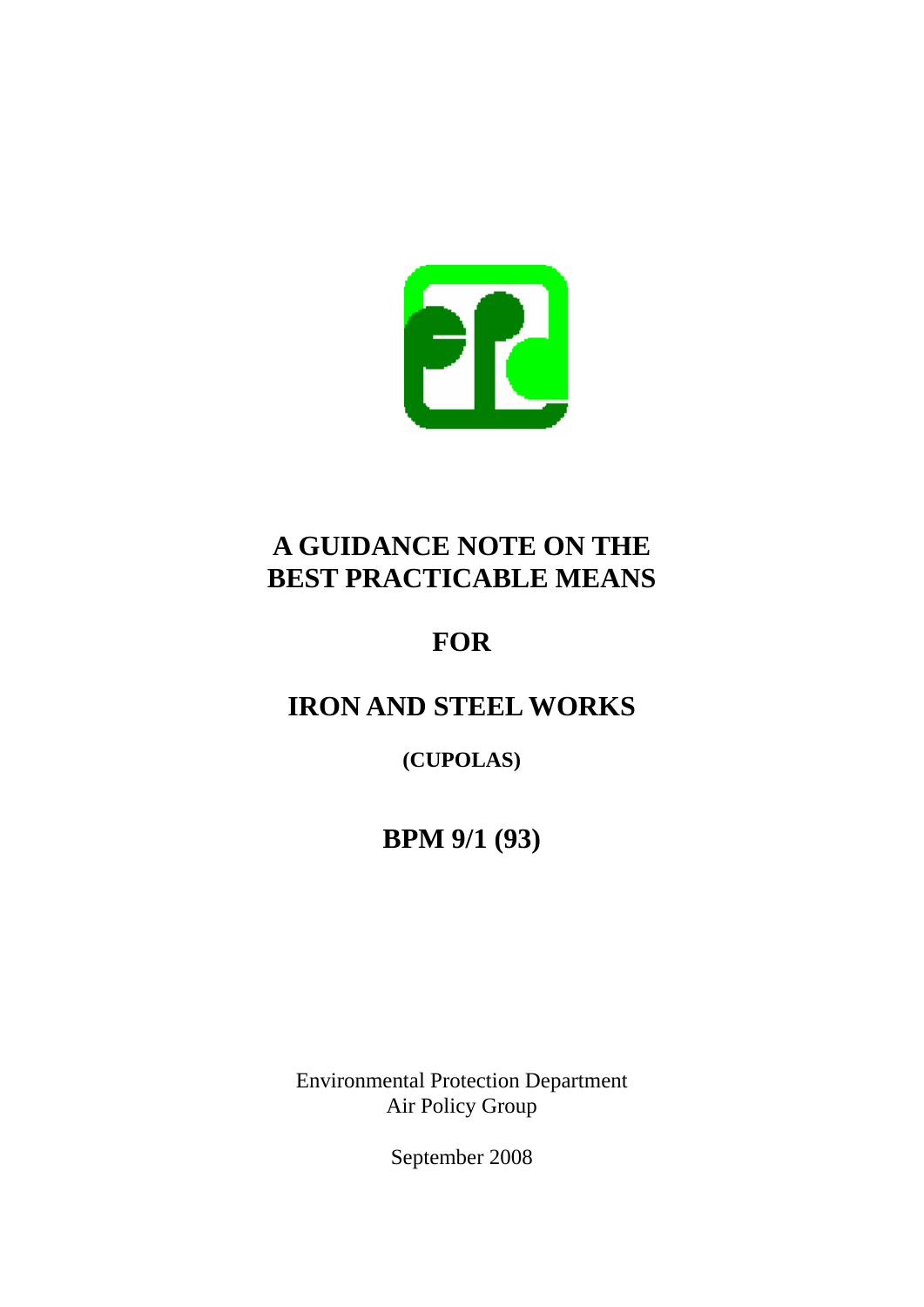## **1. INTRODUCTION**

- 1.1 This Note is one of a series issued by the Environmental Protection Department to provide guidance on air pollution management for processes specified under Part IV of the Air Pollution Control Ordinance (the Ordinance). It also serves as a guide for the assessment of an application for Specified Process licence under the Ordinance.
- 1.2 It should be understood that this Note sets out the basic requirements for the applicant to provide and maintain the best practicable means for the prevention of emission of air pollutants. The applicant should recognize that whether a licence is granted or refused, and on what conditions, will depend on all the circumstances of an individual application besides the requirements set out in this Note. The Authority may devise specific requirements for individual facility carrying out the specified process.
- 1.3 This Note covers the specified process and associated processes for the melting of a ferrous metal by cupolas for casting, described as "Iron and Steel Works" in Schedule 1 to the Ordinance. Iron and Steel Works are works in which the installed furnace capacity exceeds 1 tonne, or, if the mode of operation is continuous, 1 tonne per hour, and in which a ferrous metal melting process for casting is carried out.

## **2. EMISSION LIMITS**

- 2.1 All emissions to air, other than steam or water vapour, shall be colourless, free from persistent mist or fume, and free from droplets.
- 2.2 Emissions from the specified process and associated processes as covered by this Note shall not:
	- (a) exceed the concentration limits set out in Annex I
	- (b) appear to be as dark as or darker than Shade 1 on the Ringelmann Chart when compared in the appropriate manner with the Ringelmann Chart or an approved device.

## **3. FUEL RESTRICTION**

3.1 All fuels to be used shall comply with the Air Pollution Control (Fuel Restriction) Regulations in force.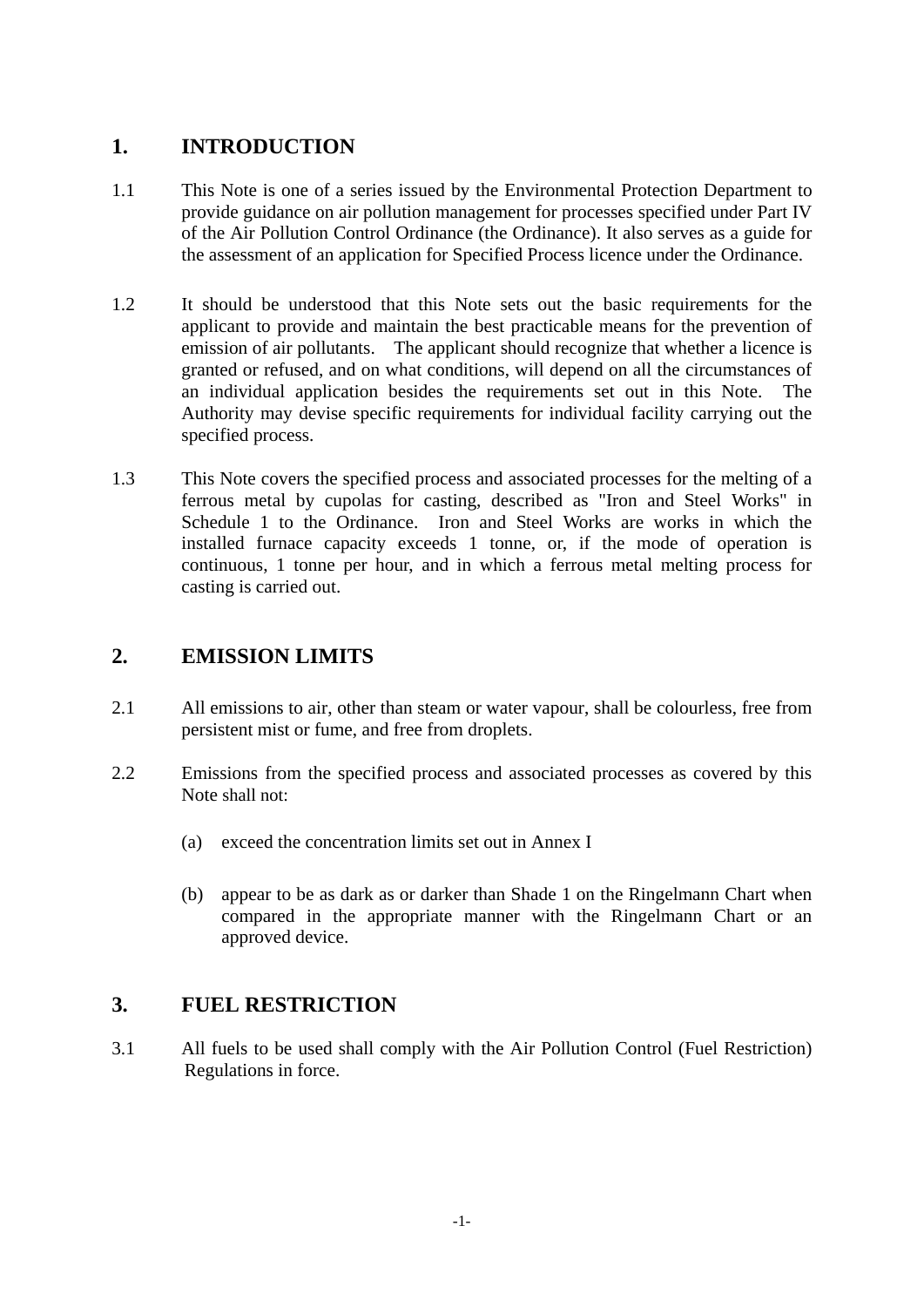## **4. CONTROL OF EMISSIONS**

#### 4.1 Design of Chimney

Chimney includes structures and openings of any kind from or through which air pollutants, generated from combustion, drying and/or other manufacturing process of the plant, may be emitted.

- 4.2 The design of chimney is to be determined by mathematical or physical dispersion modelling techniques acceptable to the Authority. The aims are to ensure:
	- (a) the relevant Air Quality Objectives (AQOs) will not be threatened at ambient receptors;
	- (b) the emission of non-AQO pollutants, in particular, heavy metals and carcinogenic organic compounds, will not cause any adverse effect to human health or environment; and
	- (c) no undue constraint will be incurred to the existing and future development or land use.
- 4.3 In any case, the design of chimney shall at least satisfy the following conditions:
	- (a) Chimney height
		- 1.5 x Building Width or Building Height, whichever is the lesser. (i) For combustion processes, the final chimney height shall be agreed with the Authority but as a general guideline, the chimney height, in a flat terrain situation, should as far as practicable be at least Building Height + Suitable adjustment shall be made to take into account local meteorological data, local topography and background air pollutant concentrations. In any case, the chimney height shall not be less than 20 metres above ground level and shall not be less than 3 metres above the building roof top.
		- (ii) For non-combustion process, same guideline shall be observed as far as practicable and in any case, the chimney height shall not be less than 3 metres above the roof top of the building to which it is attached.
	- (b) Efflux velocity

The efflux velocity, whenever practicable, shall be at least 1.5 times of the wind speed at the chimney top. In any case, it shall not be less than 15 m/s at full load operation.

(c) Exit temperature

For combustion process, the flue gas exit temperature shall not be less than the acid dew point; and in any case, it shall not be less than  $80^{\circ}$ C.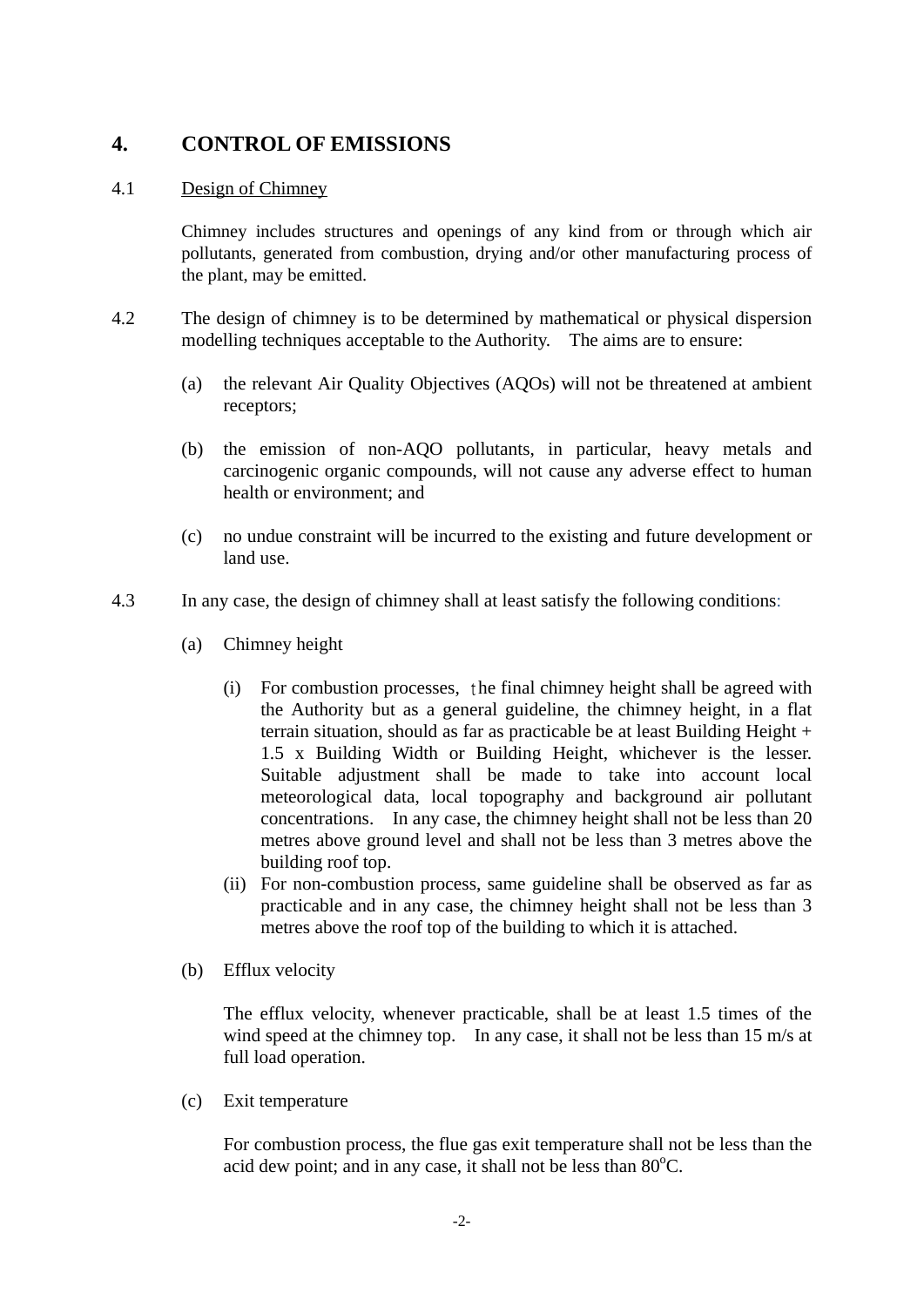(d) Mode of discharge

Releases to air from chimney shall be directed vertically upwards and not be restricted or deflected by the use of, for example, plates, caps or cowls.

In order to obtain maximum advantage from thermal buoyancy, hot emissions shall take place from the minimum practicable number of chimneys, i.e., a multi-flue chimney design should be used.

Chimney for release of hot emissions shall, wherever possible, be insulated with materials free of asbestos.

4.4 Clean energy sources and fuels with proven benefits to air pollution reduction shall be used whenever possible in the relevant specified process and associated operations. The use of electricity or gaseous fuel for process heating or production of goods is always recommended.

# **5. FUGITIVE EMISSION CONTROL**

#### 5.1 Boundary Ambient Standards

| Total suspended particulates      | $260 \mu g/m^3$ (24-hour average)            |
|-----------------------------------|----------------------------------------------|
| Respirable suspended particulates | 180 $\mu$ g/m <sup>3</sup> (24-hour average) |
| Odour                             | 2 odour units                                |

*(Note: An odour unit is the measuring unit of odour level and is analogous to pollution concentration. In this context, the odour level is defined as the ratio of the volume which the sample would occupy when diluted with air to the odour threshold, to the volume of the sample. In other words, one odour unit is the concentration of odorant which just induces an odour sensation.)* 

#### 5.2 Engineering Design/Technical Requirements

To be agreed with the Authority. As a general guideline, the loading, unloading, handling and storage of fuel, raw materials, wastes or by-products should be carried out as to prevent the release of:

- (a) visible dust emissions; and/or
- (b) emissions of organic vapours; and/or
- (c) other noxious or offensive emissions.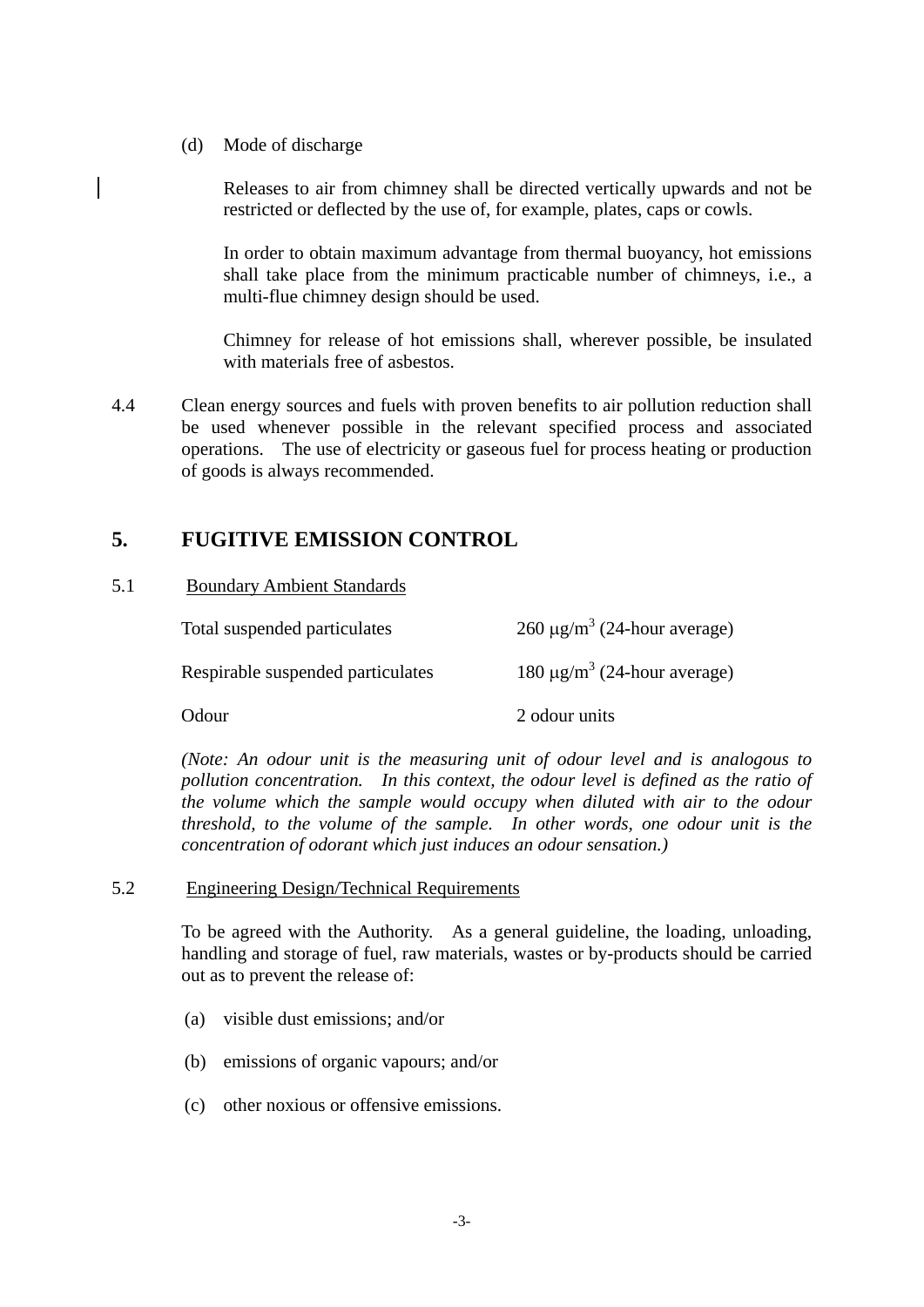- 5.3 Without prejudice to the generality of the above requirements, the following control measures shall be implemented:
	- (a) Ignition of coke bed an appropriate method to ignite the coke bed shall be devised to avoid excessive emission of smoke during the ignition process; and
	- (b) Iron melting all the emissions from iron melting shall be collected and vented to suitable arrestment plant to meet the emission limits stipulated in Section 2 of this Note.

### **6. MATERIAL RESTRICTION**

6.1 Metallic charge should be clean, uncontaminated by grease, non-ferrous metals or non-metallic matters unless the furnace is either designed or fitted with equipment for control of emission of pollutants to the satisfaction of the Authority.

## **7. OPERATION AND MAINTENANCE**

- 7.1 Requirements include not only the provisions of the appliances, but also the proper operation and maintenance of equipment, its supervision and the training and supervision of properly qualified staff. Specific operation and maintenance requirements may be specified for individual equipment.
- 7.2 Malfunction and breakdown of the process equipment or air pollution control equipment that would cause exceedance of the emission limits or breach of other air pollution control requirements shall be reported to the Authority within 3 working days.

### **8. MONITORING REQUIREMENTS**

8.1 Parameters and sampling frequency will be determined by the Authority.

### **9. COMMISSIONING**

9.1 Commissioning trials, to be witnessed by the Authority whenever appropriate, shall be conducted to demonstrate performance of the air pollution control measures and a report of commissioning trial shall be submitted to the Authority within 1 month after completion of the trial.